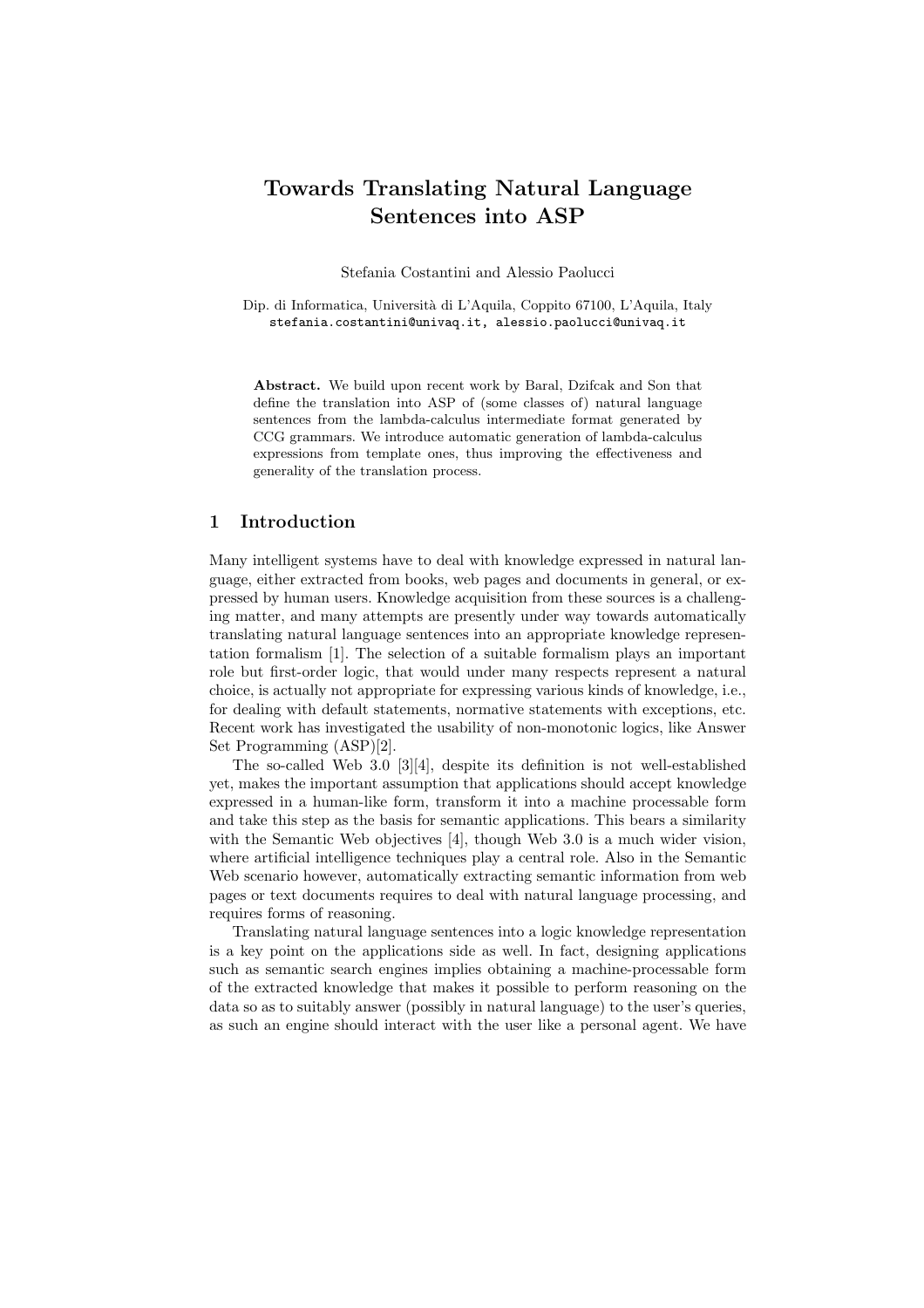practically demonstrated in [5] that for extracting semantic information from a large dataset like Wikipedia, a reasoning process on the data is needed, e.g., for semantic disambiguation of concepts.

A central aspect of knowledge acquisition is related to the automation of the process. Recent work in this direction has been presented in [1] [6] and [2]. In our opinion, the latter represents a significant advancement towards automatic translation of natural language sentences into a knowledge representation format that allows for automated reasoning. This works outlines a method for translating natural language sentences into ASP, so as to be able to reason on the extracted knowledge. In [1], [6] and [2], the authors try in particular to take into account sentences defining uncertain and defeasible knowledge. In this paper, we extend their approach by introducing a new more abstract intermediate representation to be instantiated on practical cases.

# 2 Background

Before entering into the details of our proposal, we need to introduce the necessary building blocks of the work of [2] and of our extensions. In [1], [6] and [2], the authors use CCG grammars to produce a  $\lambda$ -calculus intermediate form of a given sentences. Then, they introduce a variant of this intermediate form so as to cope with uncertain knowledge, and finally they propose a translation into ASP. Below we shortly recall the basics of  $\lambda$ -calculus, ASP and CCG grammars, and then we illustrate the method of [2].

# 2.1 Preliminaries

Lambda Calculus  $\lambda$ -calculus is a formal system designed to investigate function definition, function application and recursion. Any computable function can be expressed and evaluated via this formalism.

The central concept in  $\lambda$ -calculus is the "expression", defined recursively as follows (where a "variable", is an identifier which can be any of the letters a, b,  $c, \ldots$ :

 $M ::=  =$  $\langle$  function  $\rangle ::= \lambda \langle$  name  $\rangle$ .*M*  $\langle \alpha pplied to \rangle ::= MM$ 

Parentheses can be used for clarity. Lambda-calculus has only two keywords:  $λ$  and the dot. A single identifier is a valid  $λ$ -expression, like, e.g.,  $λx.x$  that defines the identity function. The name after the  $\lambda$  is the identifier of the argument of this function. The expression after the point is called the body of the definition. Functions can be applied to expressions, like, e.g.,  $(\lambda x.x)y$  is the identity function applied to y. Parentheses are used to avoid ambiguity. Function applications are evaluated by substituting the value of the argument  $x$  (in this case  $y'$ ) in the body of the function definition. The names of the arguments in function definitions do not carry any meaning by themselves, they are just place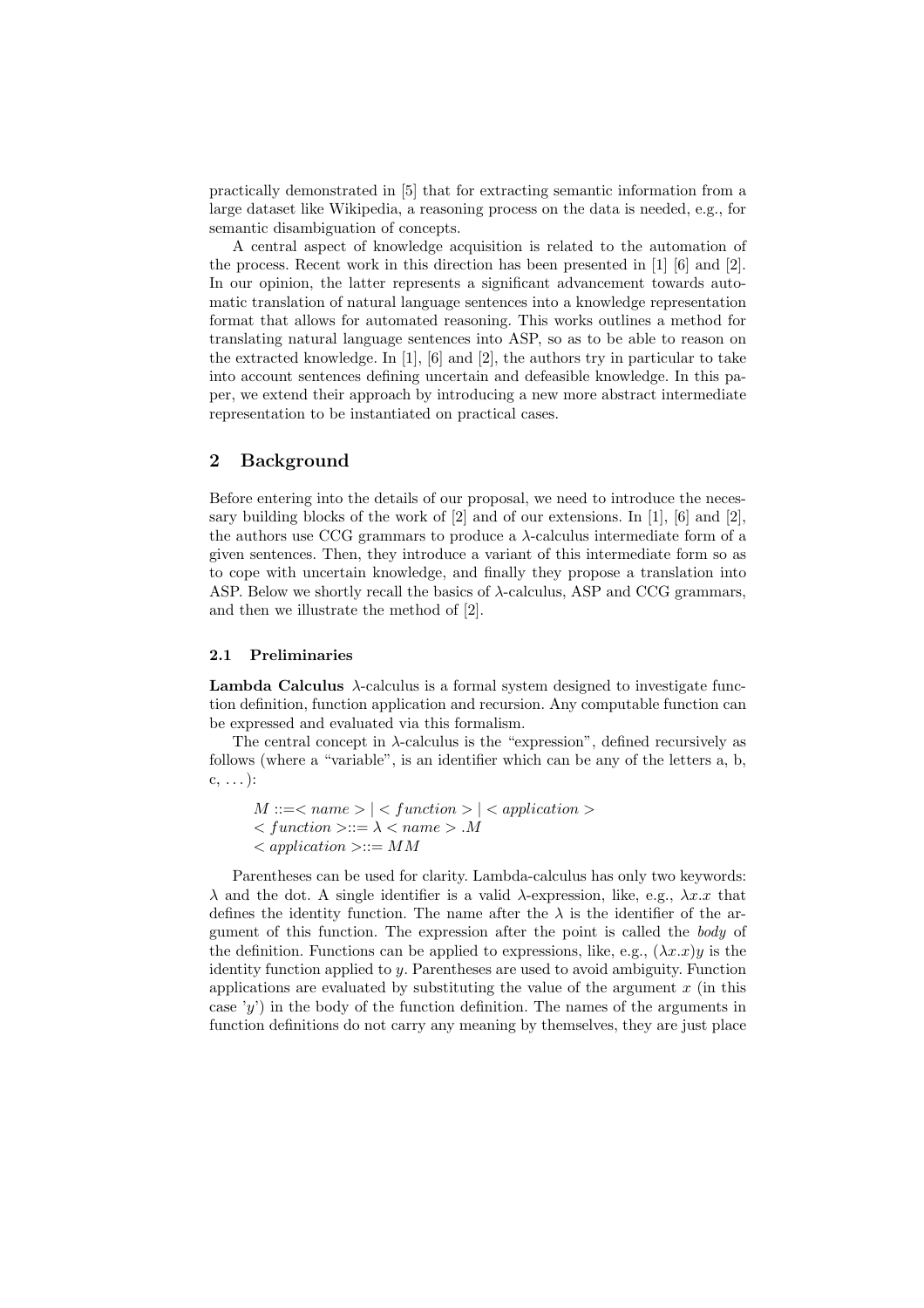holders. In  $\lambda$ -calculus all names are local to definitions. In the function  $\lambda x.x$ , x is bound since its occurrence in the body of the definition is preceded by  $\lambda x$ . A name not preceded by a  $\lambda$  is called a free variable. The same identifier can occur free and bound in the same expression.

Substitution corresponds to the operation that will replace in a term all the free occurrences of x with y, like  $[y/x]M$ .

An  $\alpha$ -conversion allows bounded variables to change their name, like  $\lambda x.M =$  $\lambda y. [y/x]$ M where  $[y/x]$ M is the result of substituting y for free occurrences of x in  $M$  and  $\gamma$  cannot already appear in  $M$ .

Reduction (also called  $\beta$ -reduction) is the only rule of computation. It concerns the replacement of a formal parameter by an actual one. It can only occur if a functional term has been applied to some other term. The  $\beta$ -reduction of  $((\lambda x.M)N)$  is  $[N/x]M$  where  $[N/x]M$  denotes the substitution of the formal parameter x with the argument N throughout the expression  $M$ .  $\beta$ -reduction will be denoted by the connective @. Reduction is nothing other than the textual replacement of a formal parameter in the body of a function by the actual parameter supplied, for example  $\lambda x$ . flies(x) @ tweety results in flies(tweety). We can have  $\lambda$  expressions with various arguments, e.g.,  $\lambda x \lambda y.M$ . In this case, we assume  $\beta$ -reduction to be possible on one variable at a time, and to be performed on the leftmost free variable. E.g.,  $\lambda x \lambda y$ .likes $(x, y)$  @ mary results in  $\lambda y$ .likes(mary, y) and  $\lambda x.$ *likes*( $mary, x$ ) @ *john* results in *likes*( $mary, john$ ). We use parentheses to indicate successive β-reductions, like in  $((\lambda x \lambda y. likes(x, y) \mathcal{Q} \text{ many}) \mathcal{Q} \text{,}$  that gives the same result as before.

ASP Answer Set Programming (ASP) is a form of logic programming based on the answer set semantics [7], where solutions to a given problem are represented in terms of selected models (answer sets) of the corresponding logic program [8, 9]. Rich literature exists on applications of ASP in many areas, including problem solving, configuration, information integration, security analysis, agent systems, Semantic Web, and planning (see among many [10–14] and the references therein).

In this logical framework, a problem can be encoded —by using a functionfree logic language— as a set of properties and constraints which describe the (candidate) solutions. More specifically, an ASP-program is a collection of rules of the form

$$
H \leftarrow L_1, \ldots, L_m, \; not \; L_{m+1}, \ldots, \; not \; L_{m+n}
$$

where H is an atom  $m \geq 0$ ,  $n \geq 0$  and each  $L_i$  is an atom. The symbol not stands for negation-as-failure. Various extensions to the basic paradigm exist, that we do not consider here since they are not essential in the present context. The left-hand side and the right-hand side of the clause are called head and body, respectively. A rule with empty head is a constraint. (The literals in the body of a constraint cannot be all true, otherwise they would imply falsity.)

The semantics of ASP is expressed in terms of answer sets (or equivalently stable models, [7]). Consider first the case of a ground ASP-program  $P$  which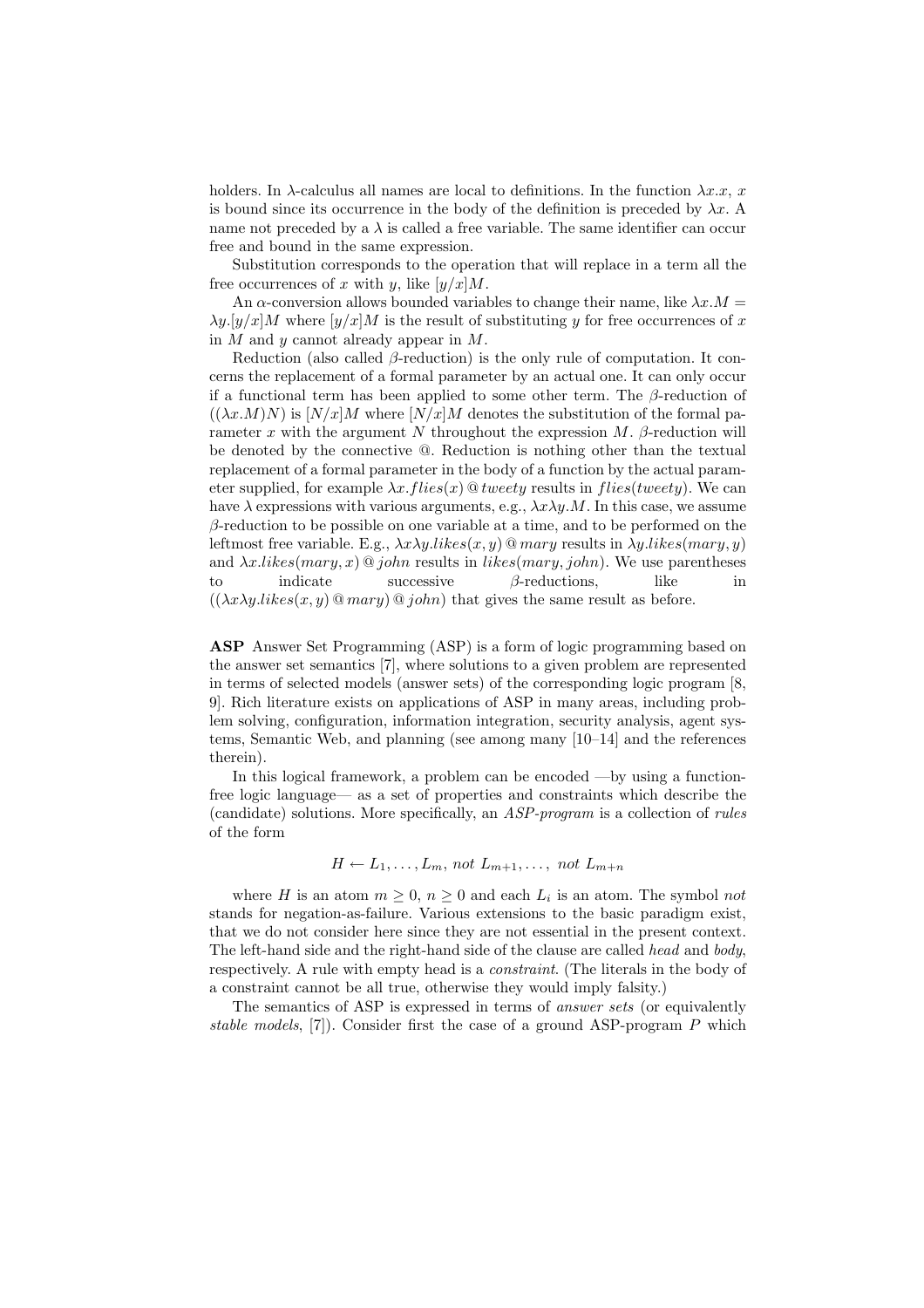does not involve negation-as-failure (i.e.,  $n = 0$ ). In this case, a set of atoms X is said to be an answer set for  $P$  if it is the (unique) least model of  $P$ . Such a definition is extended to any ground program  $P$  containing negation-as-failure by considering the *reduct*  $P^X$  (of P) w.r.t. a set of atoms X.  $P^X$  is defined as the set of rules of the form  $H \leftarrow L_1, \ldots, L_m$  for all rules of P such that X does not contain any of the literals  $L_{m+1}, \ldots, L_{m+n}$ . Clearly,  $P^X$  does not involve negation-as-failure. The set  $X$  is an answer set for  $P$  if it is an answer set for  $P^X$ .

Once a problem is described as an ASP-program  $P$ , its solutions (if any) are represented by the answer sets of P. Unlike other semantics, a logic program may have several or no answer sets, because conclusions are included in an answer set only if they can be justified. The following program has no answer sets:  ${a \leftarrow not b, b \leftarrow not c, c \leftarrow not a}.$  The reason is that in every minimal model of this program there is a true atom that depends (in the program) on the negation of another true atom. Whenever a program has no answer sets, we will say that the program is *inconsistent*. Correspondingly, checking for consistency means checking for the existence of answer sets. For a survey of this and other semantics of logic programs with negation, the reader may refer to [15].

Let us consider the program P consisting of the three rules  $\{r \leftarrow p, p \leftarrow$ not q,  $q \leftarrow$  not p. Such a program has two answer sets:  $\{p, r\}$  and  $\{q\}$ . If we add the rule (actually, a constraint)  $\leftarrow q$  to P, then we rule-out the second of these answer sets, because it violates the new constraint.

To find the solutions of an ASP-program, an ASP-solver is used. We used Clasp solver [16]. The reader can see [10, 17], among others, for a presentation of ASP as a tool for declarative problem-solving.

CCG Combinatorial Categorial Grammars (CCGs) [18, 19] have the aim of providing high expressive power while keeping automata-theoretic complexity to a minimum. CCG is a form of lexicalized grammar in which the application of syntactic rules is entirely conditioned on the syntactic type, or category, of their inputs. No rule is structure- or derivation-dependent. A categorial grammar (CG) specifies a language by describing the combinatorial possibilities of its lexical items directly, without the mediation of phrase-structure rules like in traditional grammars. Consequently, two grammars in the same categorial grammar system differ only in the lexicon.

Categories identify constituents as either primitive categories or functions. Primitive categories, such as N (noun), NP (noun phrase), S (sentence), and so on, may be regarded as further distinguished by features, such as number, case, inflection, and the like. Functions (such as verbs) bear categories identifying the type of their result (such as VP, verb phrase) and that of their argu $ment(s)/complements(s)$  (both may themselves be either functions or primitive categories). Function categories also define the order(s) in which the arguments must combine, and whether they must occur to the right or the left of the functor. Each syntactic category is associated with a logical form whose semantic type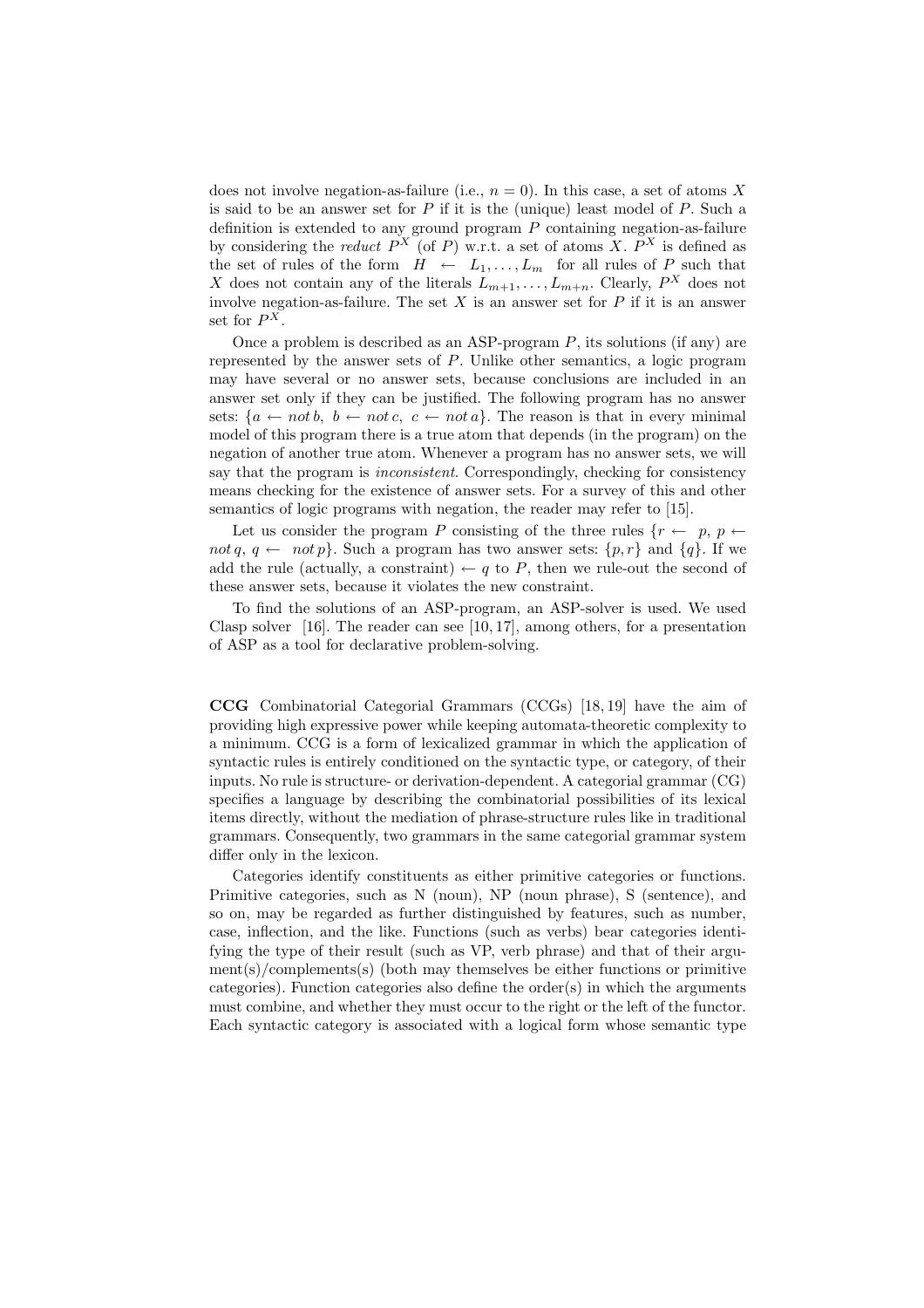is entirely determined by the syntactic category. The slash  $\prime$  and  $\prime$  operators allow a category to combine by any combinatory rule.

In summary, a CCG grammar is composed of: a set of basic categories; a set of derived categories, constructed from the basic categories; and some syntactical rules describing via the slash operators the concatenation and determining the category of the result of the concatenation. For instance, assume that a CCG contains the following objects: Tweety whose category is NP (noun phrase) and flies whose category is  $(S\NP)$ . The category of flies being  $S\NP$  means that if an NP (a noun phrase) is concatenated to the left of flies then we obtain a string of category S, i.e., a sentence. In other words, the category  $S\$ indicates that it is a verb, and that whenever it occurs in a natural language sentence its argument (namely the subject of the verb) is to be found at its left. As another example, sentence mary likes joe is of category  $(S\NP)/NP$  meaning that this time there are two arguments, one on the right and the other one on the left of the verb.

Categorial grammars have been widely used in linguistic research concerning semantics of natural language. In fact, lexical items are associated with semantic functions which correspond to the syntactic functions implicit in their categories. For instance, a phrase of category S/NP can be represented, from a semantic point of view, by a function from NP-type items to S-type items. By adopting λ-calculus, the sentence will be associated with a lambda expression of the form  $\lambda x.\phi$ , e.g.,  $\lambda x.$  flies(x). Similarly, for the category (S\NP)/NP we get  $\lambda x.\lambda \phi$ , e.g.,  $\lambda x \lambda y$ .likes $(x, y)$ .

#### 2.2 Automated Translation of Natural Language into ASP

The problem CCG do not cope with is that of *approximate* linguistic expressions that involve "fuzzy" assertions like, e.g., 'normally', 'most', etc. that do not have a direct correspondence in existentially / universally quantified sentences. Thus, an intermediate form is needed that is able to take this kind of sentences into account. This intermediate form should be such as to allow a translation/transposition into some executable formalism that allows the extracted knowledge to be reasoned about. Recent relevant work presented in [2] proposes the use of an intermediate  $\lambda$ -ASP-calculus representation, to be then translated into ASP. This calculus is an adaptation of  $\lambda$ -calculus to take the ASP rule format into account, so as to be able to represent fuzzy assertions and to translate them in a standard way into ASP.

The sample language discussed as a running example in [2], that they consider as a representative of a class of languages which are sufficient to represent an interesting set of sentences (including default statements and strong exceptions), is the following:

- Most birds fly.
- Penguins are birds.
- Penguins do swim.
- Penguins do not fly.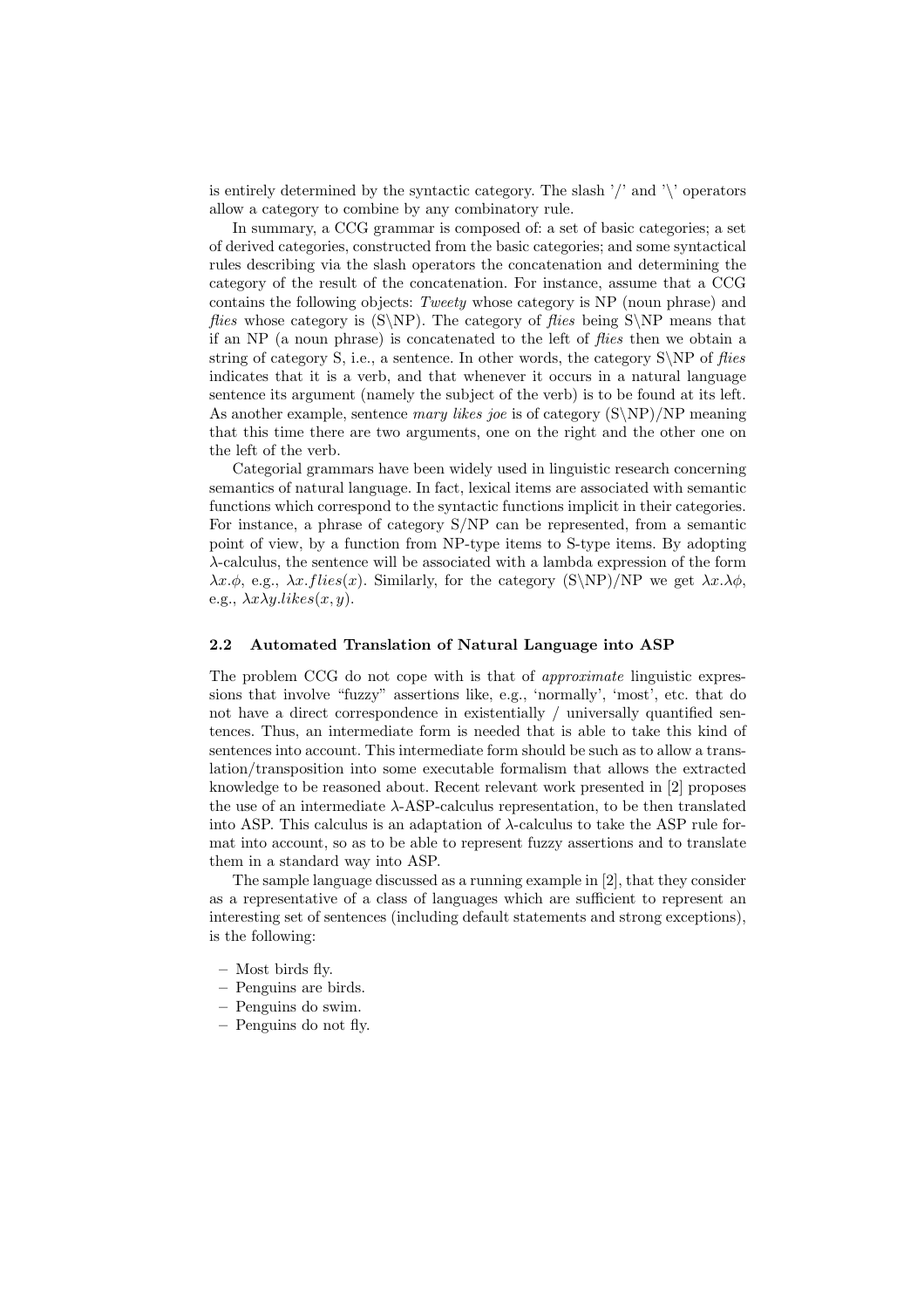– Tweety is a penguin.

– Tim is a bird.

The first sentence is a normative sentence expressing a default: namely, it states that birds normally fly. The second sentence represents a subclass relationship, while third and fourth sentences represent different properties of the class of penguins. The last two sentences are statements about individuals.

It is important to notice that none of previous approaches to automatic translation of natural language sentences is able to deal with default statements. The authors show how it is possible to automatically translate these sentences into ASP rules.

As first step, a CCG grammar for this sentences set is defined,  $L_{bird}$ . The CCG grammar is used because it gives information to "drive" the application of λ-expressions. However, as the goal is to obtain an ASP representation, the notion of  $\lambda$ -representation is expanded to  $\lambda$ -ASP-expression which allows for construction of ASP rules. Then, the second step is the development of  $\lambda$ -ASPexpressions for words and categories in the language of interest. For example, for the  $L_{bird}$  grammar, the  $\lambda$ -ASP-expressions are (where variables denoting domain constants are indicated, as customary in ASP, in uppercase):

|     | $\text{Word} \text{Cat} \lambda\text{-ASP-expression}$                                                                                                                   |
|-----|--------------------------------------------------------------------------------------------------------------------------------------------------------------------------|
| fly | $\vert$ F1 $\vert$ x.fly(x)                                                                                                                                              |
|     | $F2   x.fly(x) \leftarrow x@X$                                                                                                                                           |
|     | $\left  \text{most} \mid \overline{M} \right  \left  \lambda v.(v \mathbb{Q}X \leftarrow \lambda x.\text{bird}(x) \mathbb{Q}X, \text{ not } \neg v \mathbb{Q}X) \right $ |
|     | birds   - $ \lambda x . \text{bird}(x) $                                                                                                                                 |

Notice that the formula for 'most' is a schema to be instantiated to specific cases, while the other expressions are directly related to the example at hand.

Given this theoretical tool an example of translation is the following. Given the sentence "Most birds fly", the CCG derivation tells how this sentence is constructed (where S=Sentence, NP=Noun phrase):

| Most                      | birds                    | fly |
|---------------------------|--------------------------|-----|
| $(S/(S\backslash NP))/NP$ | NP                       |     |
| $S/(S\backslash NP)$      | $S/(S/(S\backslash NP))$ |     |
| S                         | $S$                      |     |

The word 'birds' is concatenated to the right of 'most', creating 'most birds'. This will be concatenated to the left of 'fly', creating a sentence whose category is S.

The  $\lambda$ -ASP-expressions for the categories of interest are: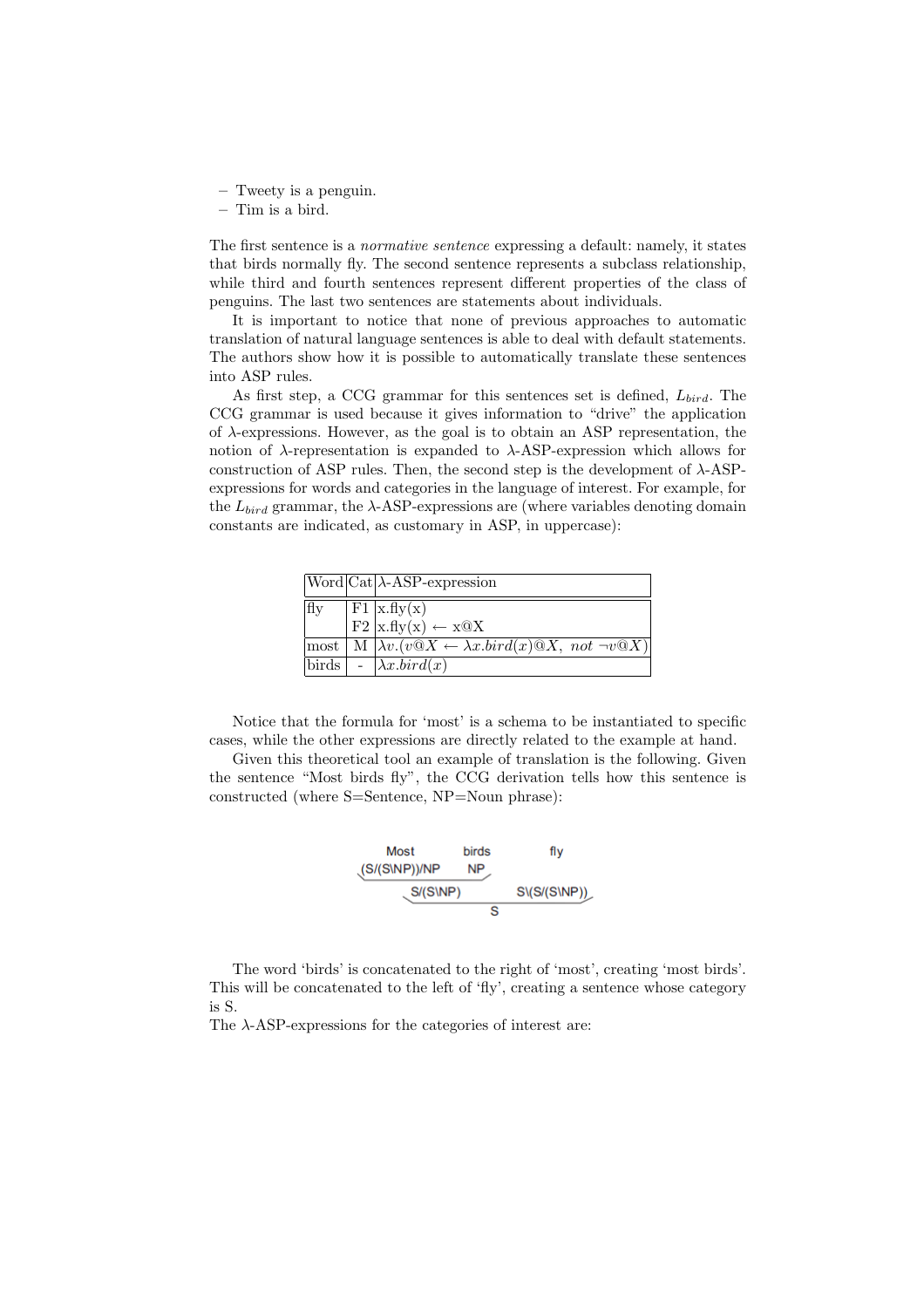M:  $\lambda u \lambda v.(v \mathcal{Q} X \leftarrow u \mathcal{Q} X, not \neg v \mathcal{Q} X)$ B2:  $\lambda x. \text{bird}(x)$ F1:  $\lambda y. fly(y)$ 

The concatenation is driven by the CCG derivation, so the first step implies to concatenate 'birds' to 'most' and thus applying M to B2:

 $(\lambda u \lambda v.(v \otimes X \leftarrow u \otimes X, not \neg v \otimes X)) \otimes (\lambda x . bird(x))$  which gives  $\lambda v.(v \mathbb{Q}X \leftarrow \lambda x.\text{bird}(x) \mathbb{Q}X$ , not  $\neg v \mathbb{Q}X$ ) which finally gives  $\lambda v.(v \mathbb{Q}X \leftarrow bird(X), not \neg v \mathbb{Q}X)$ 

The  $\lambda$ -ASP-expression for 'Most birds fly' is obtained by applying the above expression to F1, i.e.:

(λv.(v@X ← bird(X), not ¬v@X))@(λy.fly(y)) which gives λy.fly(y)@X ← bird(X), not ¬λy.fly(y)@X which finally gives fly(X) ← bird(X), not ¬fly(X).

# 3 Enhanced Automated Translation of Natural Language into ASP

In this section, we propose an improved fully automated methodology for generating ASP rules from natural language sentences of the kind discussed above, i.e., involving determiners and thus uncertain knowledge. We remind the reader that the objective of producing an ASP representation of natural language sentences is that of adding the resulting ASP code to a knowledge base and then being able to reason and draw consequences from the knowledge extracted form the sentence. This on the one hand allows a system to enlarge its knowledge and on the other hand may improve the system capabilities: for instance, the system can provide the user with "intelligent" answers to her/his questions. Our proposal copes with the following aspects.

#### $-$  Meta- $\lambda$ -ASP-expressions

In our proposal, we go farther in the direction of replacing domain-dependent λ-expressions with templates. We associate to grammar categories expressions which are 'meta' in the sense that they are associated to sets of sentences rather than, like in the work of [2], to specific instances. In particular, we allow meta-variables to denote function symbols in  $\lambda$ -expressions. We illustrate how to instantiate these meta-rules to the functional lexical elements thus obtaining specific expressions to be reduced w.r.t. their arguments. We will then be able to automatically generate ASP rules form this extended intermediate formalism. This alleviates the problem, mentioned in [2], that the construction of  $\lambda$ -expressions requires human engineering, and it is a first step towards their automatic generation.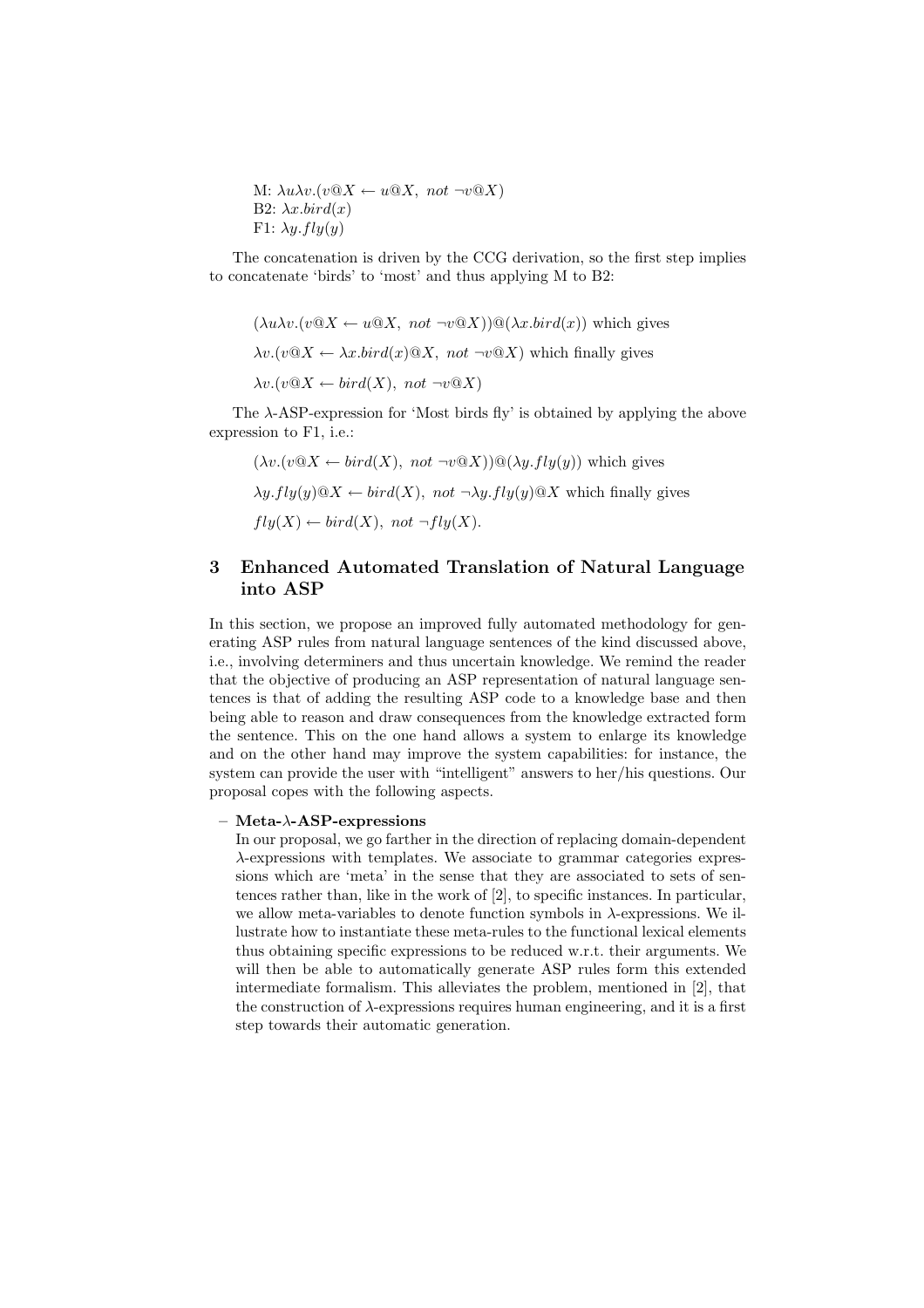– Managing several kinds of determiners, and conjunctions The approach of [2] consider only the determiner 'most'. The reason of this lies in our opinion in the fact that other determiners, like 'some' or 'many' would produce basically the same expression, where what changes is the relative incidence of the set of exceptions. While 'most' admits few exceptions 'some' admits a lot of them, while 'many' is similar, though less committing, to 'most'. The representation of these subtle forms of commonsense connectives may profit from allowing meta-level statements to be represented in the background knowledge base that state the incidence of the exceptions. As we illustrate below, determiners 'some' and 'many' can be managed by including meta-level representations directly in the Meta-λ-ASP-expressions. A further improvement that we propose, in the direction of coping with more complex sentences, consists in dealing with conjunctions.

#### 3.1 Abstract λ-ASP-expressions

In our methodology, we associate grammar rules to meta- $\lambda$ -ASP-expressions. These expressions are 'meta' in the sense that they are associated to categories rather than to specific instances. This alleviates the problem of the construction of  $\lambda$ -expressions, and is a first step towards their automatic generation. We define  $\lambda$ -ASP-expressions<sub>T</sub> (template  $\lambda$ -ASP-expressions) as a meta extension of  $\lambda$ -ASP-expressions. These expressions may contain lexical placeholders of the form  $\langle nt \rangle$ , where  $\langle nt \rangle$  is a non-terminal of the given grammar, in place of function symbols. In the context of the meta-expressions, they play the role of meta-variables that are intended to be instantiated to functional representatives of these syntactic categories. I.e., basic template  $\lambda$ -ASP-expressions are of the form  $\lambda x \leq nt > (x)$  where  $\langle nt \rangle$  can be instantiated for instance to flies. The instantiation of a  $\lambda$ -ASP-expression<sub>T</sub> expression produces a  $\lambda$ -ASP-expression.

We also extend the templates of ASP rules to include meta-axioms to be evaluated in the background knowledge base in order to better represent plausible knowledge. We give below the example of determiners 'most', 'some' and 'many'.

Notice that we modify the definition of 'most' provided in [2]. In fact, we not only state that property v must hold for the set of objects u provided that given object is not an exception: we additionally state that for objects of kind  $u$  it is actually abnormal not to enjoy  $v$ . For determiner 'some' we take a complementary stance, stating that enjoying v is abnormal, e.g., in the sentence 'Some birds swim' (penguins, again!). Determiner 'many' is treated by stating that enjoying  $v$  is possible and also usual for objects of kind  $u$ . This and similar statements are able to cope with properties resulting from habits or preferences, like e.g. 'Many cats eat fish' or 'Many people like pasta'.

We define  $\beta$  as the  $\lambda - ASP - expression_T$  Base, i.e., the set of meta  $\lambda$ expression upon which the translation into ASP of given sentences is based. For the running example, the  $\lambda$ -ASP-expression<sub>T</sub> Base is: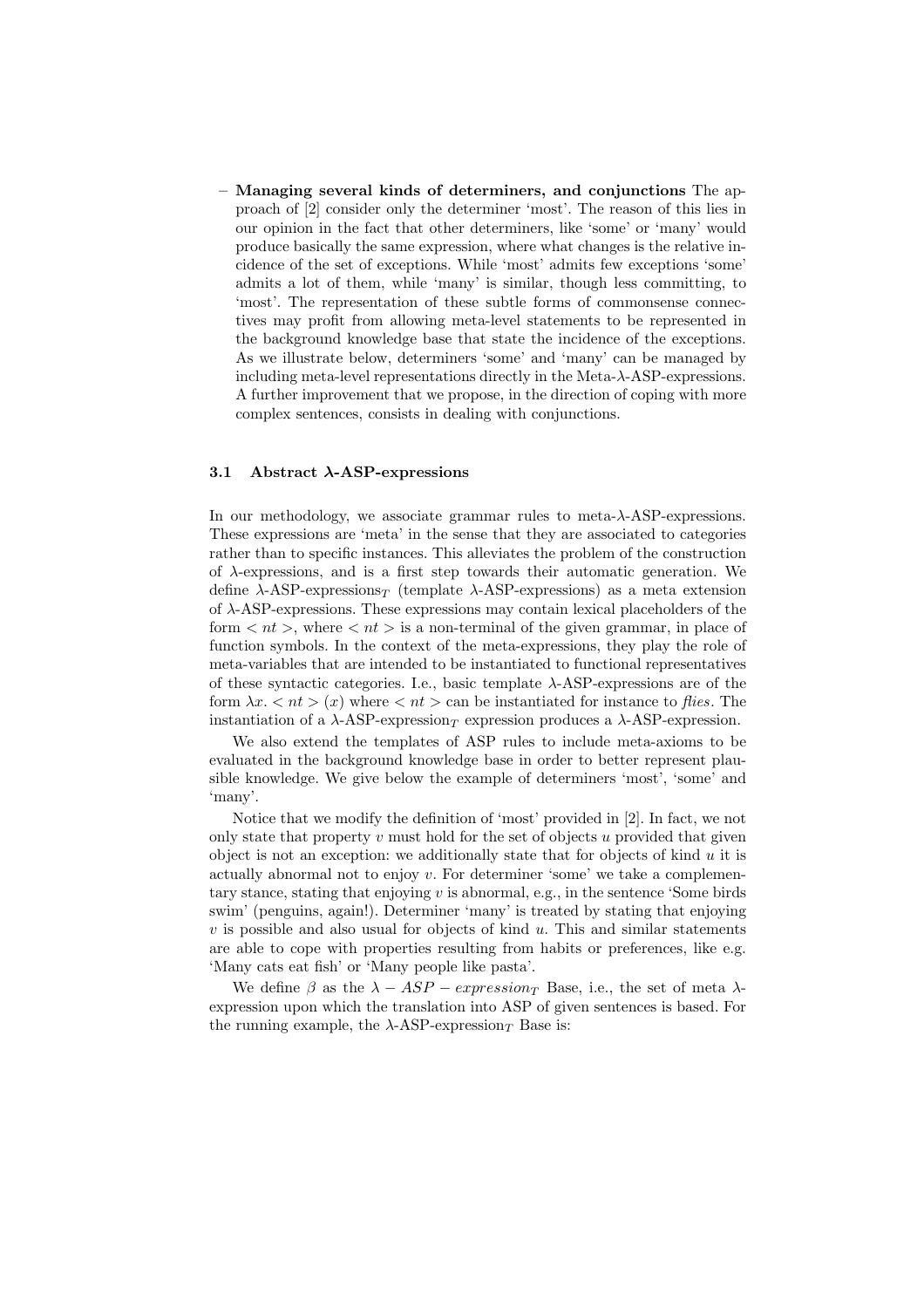|                          |        | Lexicon SemClass $\lambda - ASP - expression$ Template                                                                                                                           |
|--------------------------|--------|----------------------------------------------------------------------------------------------------------------------------------------------------------------------------------|
|                          | noun   | $ \lambda x.  < noun > (x)$                                                                                                                                                      |
| $\overline{\phantom{a}}$ | verb   | $ \lambda y  < v e r b > (y)$                                                                                                                                                    |
| most                     | $\det$ | $\left[\lambda u \lambda v \cdot (v \circledcirc X \leftarrow u \circledcirc X, \; not \; \neg v \circledcirc X, \; abnormal(\neg v \circledcirc X, \; u \circledcirc X)\right)$ |
| some                     | $\det$ | $\lambda u \lambda v.(v \otimes X \leftarrow u \otimes X, not \neg v \otimes X, abnormal(v \otimes X, u \otimes X))$                                                             |
| many                     | $\det$ | $(\lambda u \lambda v.(v \otimes X \leftarrow u \otimes X, not \neg v \otimes X, possible(v \otimes X, u \otimes X), usual(v \otimes X, u \otimes X)))$                          |

We have to suitably define the instantiation and application operations. The instantiation, denoted with the symbol @@, is the operation that will replace the lexical placeholder in a  $\lambda$ -ASP-expression<sub>T</sub> with the given parameter. The syntax of instantiation is the following:

 $(\lambda - ASP - expression_T)@@(lexicon).$ 

The result of instantiation is a  $\lambda$ -ASP-expression. For example, given the  $\lambda$ -ASP- $\exp$ ression $\tau$ :

 $\lambda x. < noun > (x)$ 

The instantiation of noun with 'home', is performed as follows:

 $(\lambda x. < noun > (x))@0home$ 

and the resulting  $\lambda$ -ASP-expression is:

 $\lambda x.home(x)$ 

For the instantiation operation we adopt the same convention as for  $\beta$ -reduction, i.e., an instantiation refers to the leftmost metavariable, and parentheses have to be used in case of successive instantiations.

An *application* operation is the transposition of the  $\lambda$ -calculus application to the λ-ASP-expression realm.

The translation of a given sentence into a corresponding  $\lambda$ -ASP-expression starts from the leaves of the parse tree and go backwards to the root symbol. The bottom-up visit of the parse tree drives the translation execution. For each terminal symbol an instantiation operation is performed, while each non-terminal implies an application operation to be performed.

#### 3.2 The Enhanced Methodology

We illustrate the proposed methodology again with the help of the sentence *Most birds fly.* For the sake of simplicity, instead of the CCG parse tree we adopt in the example a more "traditional" parse tree, that looks as follows: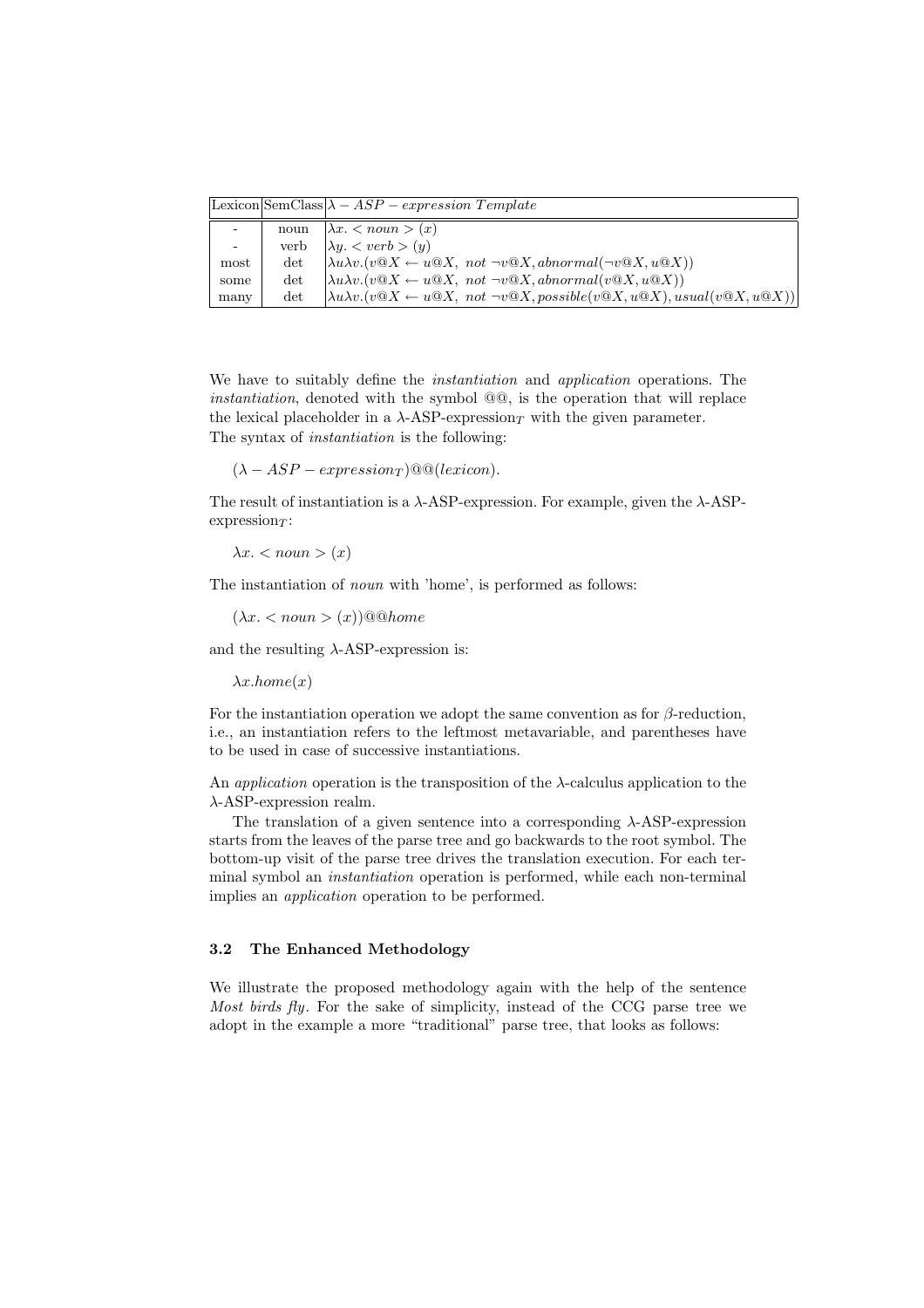

Starting a left-to-right bottom-up visit of the parse tree, we retrieve in the  $\lambda$ -ASP-Template Expression Base the class det (semantic match) and the exact lexical match for the most lexicon. Since most is a terminal symbol, according to previous definitions we have to perform an instantiation operation. The  $\lambda$ -ASP-Template-expression for *most* is:

 $\lambda u \lambda v. (v \mathbb{Q}X \leftarrow u \mathbb{Q}X, not \neg v \mathbb{Q}X, abnormal(\neg v \mathbb{Q}X, u \mathbb{Q}X))$ 

By the instantiation

 $(\lambda u \lambda v.(v \mathbb{Q}X \leftarrow u \mathbb{Q}X, not \neg v \mathbb{Q}X, abnormal(\neg v \mathbb{Q}X, u \mathbb{Q}X)))\mathbb{Q}omost$ 

we obtain the  $\lambda - ASP - expression$ :

 $\lambda u \lambda v.(v \mathbb{Q}X \leftarrow u \mathbb{Q}X, not \neg v \mathbb{Q}X, abnormal(\neg v \mathbb{Q}X, u \mathbb{Q}X))$ 

In this case, the instantiation operation returns the same  $\lambda$ -ASP-expression, because no placeholders needs to be instantiated. This happens when both semantic and syntactic match occurs. This is seldom the case in complex sentences, where instantiation will in general perform constrains checks and syntactic manipulation.

The next leave of the parse tree is the lexicon birds. It has the semantic role of "noun" in the context of the sentence. We find in the template base a match for all lexicons of the semantic class noun. As the birds lexicon is a terminal symbol, according to previous definitions we perform an instantiation. The appropriate  $\lambda$ -ASP-Template-expression is  $\lambda x$ .  $\langle n \rangle$  noun  $\langle x \rangle$ ,

The instantiation operation is performed with birds as parameter, obtaining:

 $(\lambda x. < noun > (x))$ @@birds

Thus, the resulting  $\lambda - ASP - expression$  is:

 $\lambda x. bird(x)$ 

Going up the parse tree, we find non-terminal np. According to previous definitions, an application operation needs to be performed. In this case, semantic information drive the application of the  $\lambda$ -ASP-expression

 $(\lambda u \lambda v.(v \mathbb{Q}X \leftarrow u \mathbb{Q}X, not \neg v \mathbb{Q}X, abnormal(\neg v \mathbb{Q}X, u \mathbb{Q}X))\mathbb{Q}(\lambda x.bird(x))$ 

and thus we get

$$
\lambda v.(v \otimes X \leftarrow \lambda x . bird(x) \otimes X, not \neg v \otimes X , abnormal(\neg v \otimes X, \lambda x . bird(x) \otimes X))
$$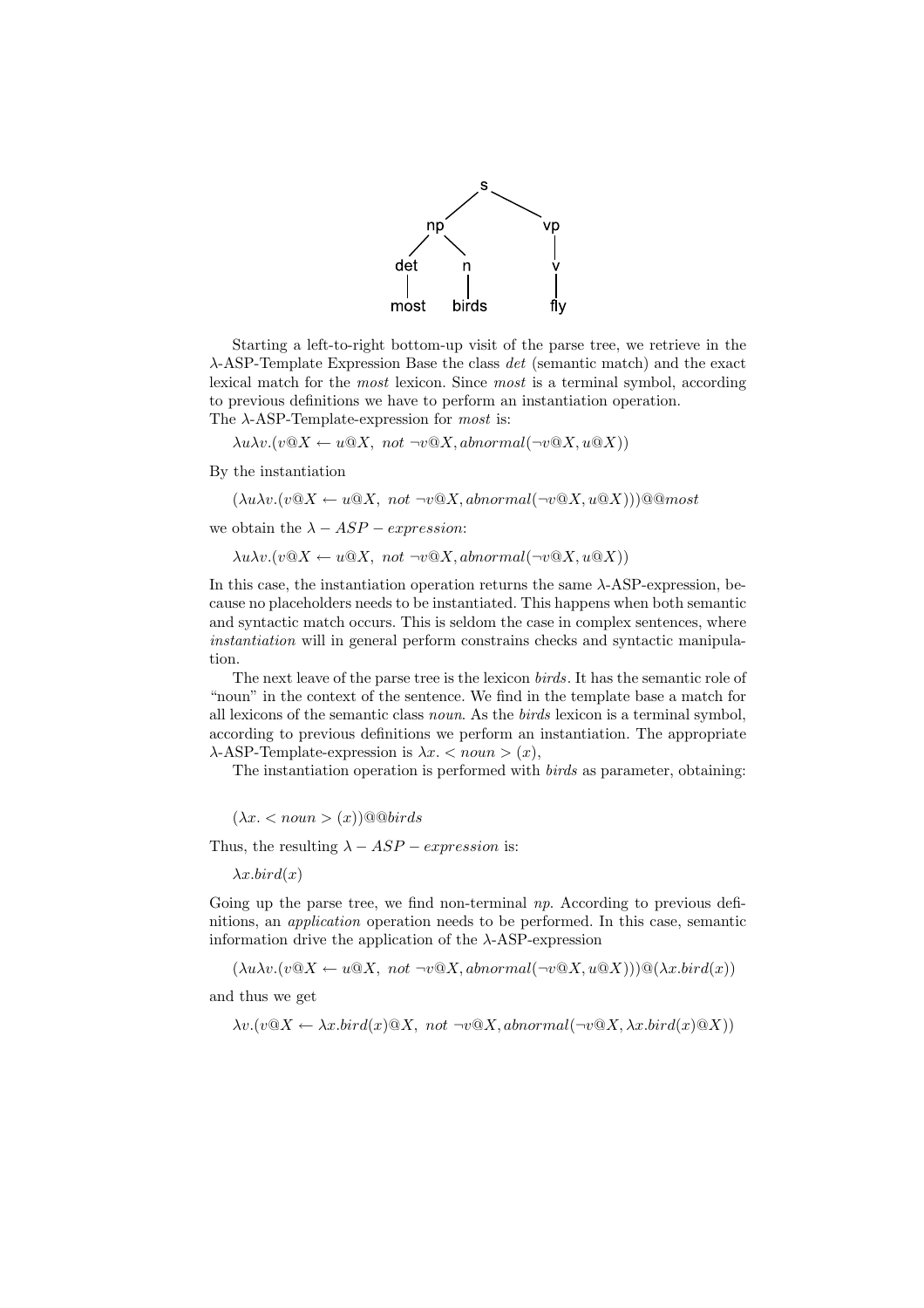which produces:

 $\lambda v.(v \mathbb{Q}X \leftarrow bird(X), not \neg v \mathbb{Q}X, abnormal(\neg v \mathbb{Q}X, bird(X)))$ 

Now, we encounter the  $fly$  lexicon (verb), thus we look for a match concerning the verb semantic class, applicable to all lexicons of this class. We use this  $\lambda - ASP - expression_T$  to *instantiate* the fly lexicon

 $(\lambda y. < verb > (y))@@fly,$ 

and we get

 $\lambda y. fly(y)$ .

For the  $vp$  class, the application is an identity, so we can skip to root symbol s, and thus perform the final application:

 $(\lambda v.(v \mathbb{Q}X \leftarrow bird(X), not \neg v \mathbb{Q}X, abnormal(\neg v \mathbb{Q}X, bird(X))))\mathbb{Q}(\lambda y.fly(y))$ 

from which we get the final ASP expression:

 $fly(X) \leftarrow bird(X), not \neg fly(X), abnormal(\neg fly(X),bird(X))$ 

Below we illustrate the automatic translation process of another sentence, namely Some robots walk. This sentence make use of some determiner. The parse tree is trivial. We As first step we retrieve from the  $\lambda$ -ASP-Template Expression Base the expression that matches the class det (semantic match) and the some lexicon. some is a terminal symbol and thus we perform an instantiation operation. The  $\lambda$ -ASP-Template-expression for *some* is:

 $\lambda u \lambda v. (v \mathbb{Q}X \leftarrow u \mathbb{Q}X, not \neg v \mathbb{Q}X, abnormal(v \mathbb{Q}X, u \mathbb{Q}X))$ 

By the instantiation

 $(\lambda u \lambda v.(v \mathbb{Q}X \leftarrow u \mathbb{Q}X, not \neg v \mathbb{Q}X, abnormal(v \mathbb{Q}X, u \mathbb{Q}X)))\mathbb{Q}^\circ$ some

we obtain the  $\lambda - ASP - expression$ :

 $\lambda u \lambda v. (v \mathbb{Q}X \leftarrow u \mathbb{Q}X, not \neg v \mathbb{Q}X, abnormal(v \mathbb{Q}X, u \mathbb{Q}X))$ 

The *robots* lexicon is the next leaf of the parse tree that we have to process. We find in the template base a match for all lexicons of the semantic class noun to which this lexicon belongs. According to definition we perform an instantiation from  $\lambda$ -ASP-Template-expression:  $\lambda x$ .  $\langle n \rangle$  noun  $\langle x \rangle$ , obtaining:

 $(\lambda x. < noun > (x))@Q\nobot$ 

Thus, the resulting  $\lambda - ASP - expression$  is:  $\lambda x.robot(x)$ 

Traversing the parse tree, we find the non-terminal symbol  $np$ . In this case, according to the semantic information the application of the  $\lambda$ -ASP-expression

 $(\lambda u \lambda v.(v \otimes X \leftarrow u \otimes X, not \neg v \otimes X, abnormal(v \otimes X, u \otimes X))) \otimes (\lambda x. robot(x))$ 

produces:

$$
\lambda v.(v@X \leftarrow robot(X), not \neg v@X, abnormal(v@X, robot(X)))
$$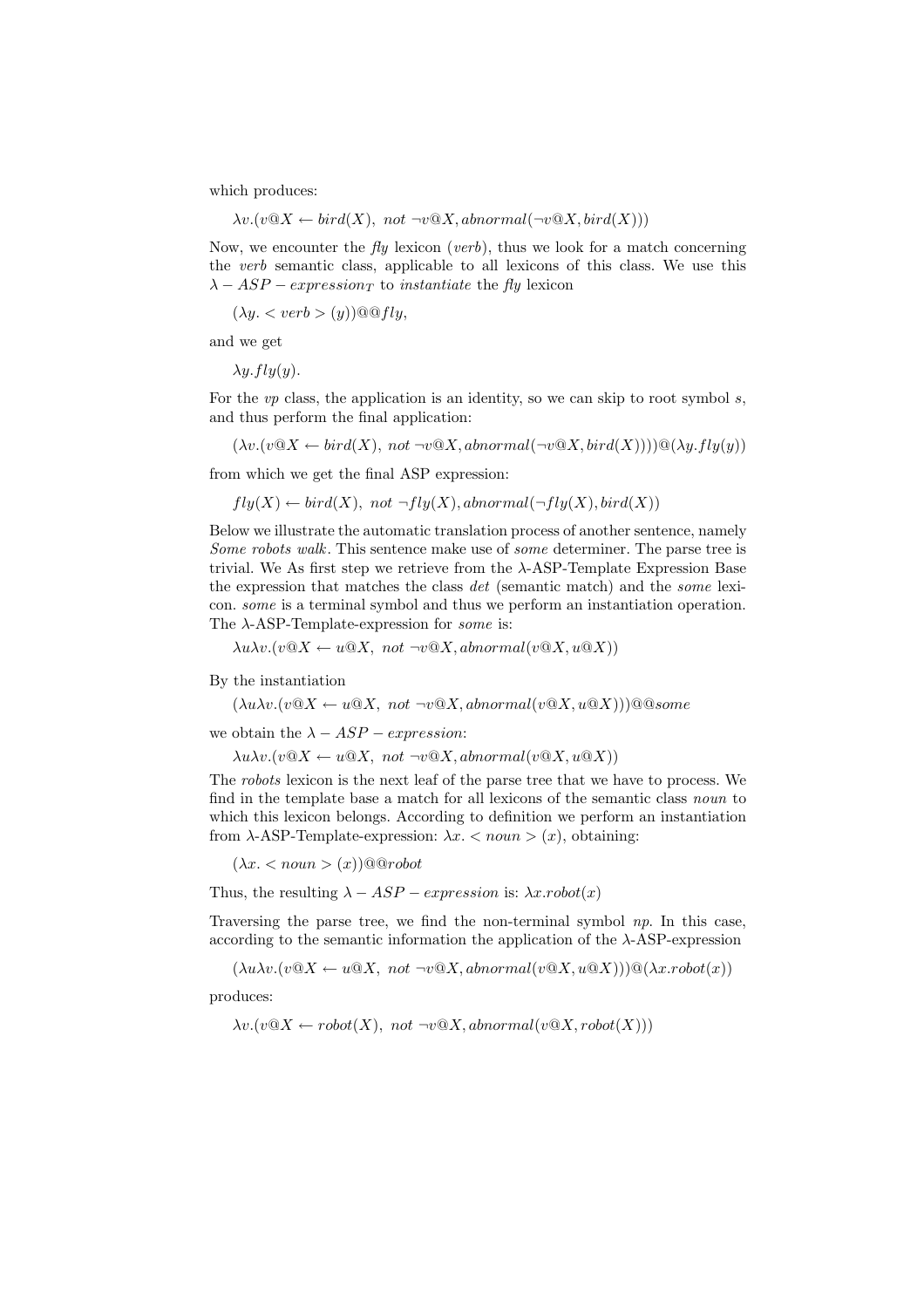When encountering the walk lexicon (verb), we find the match with the verb semantic class that is applicable to all lexicons of this class. We use this  $\lambda$  −  $ASP - expression_T$  to instantiate the walk lexicon

 $(\lambda y. < verb > (y))@@walk$ , obtaining  $\lambda y. walk(y)$ .

For the  $vp$  class, the application is an identity, so we can skip to root symbol  $s$ , and thus perform the final application:

 $(\lambda v.(v \otimes X \leftarrow robot(X), not \neg v \otimes X, abnormal(v \otimes X, robot(X)))) \otimes (\lambda y.walk(y))$ 

which produces

 $\lambda y. walk(y) @ X \leftarrow robot(X), not \neg \lambda y. walk(y) @ X, abnormal(\lambda y. walk(y) @ X, robot(X))$ 

Finally, we get the final ASP expression:

 $walk(X) \leftarrow robot(X), not \neg walk(X), abnormal(walk(X), robot(X))$ 

We now illustrate how it is possible to translate sentences including conjunctions (like and). This is an important step that allows us to capture more complex sentences. The hardest problem in dealing with these constructs lies in the requirement to properly specify the correct category representing each word. [2] Assume to translate the following sentence: Parrots and Penguins are birds. The parse tree is:



The  $\lambda$ -ASP-expression<sub>T</sub> Base is extended to include more elements:

|                          |        | Lexicon SemClass $\lambda - ASP$ – expression Template                                                                                                                               |
|--------------------------|--------|--------------------------------------------------------------------------------------------------------------------------------------------------------------------------------------|
|                          | noun   | $\lambda x.$ < noun > $(x)$                                                                                                                                                          |
| are                      | verb   | $\lambda u \lambda v.v @ X \leftarrow u @ X$                                                                                                                                         |
| $\overline{\phantom{a}}$ | verb   | $\lambda y. < verb > (y)$                                                                                                                                                            |
| and                      | conj   | $\lambda u \lambda v.u \wedge \lambda u \lambda v.v$                                                                                                                                 |
| most                     | $\det$ | $\left[\lambda u \lambda v.(v \mathbb{Q}X \leftarrow u \mathbb{Q}X, not \neg v \mathbb{Q}X, abnormal(\neg v \mathbb{Q}X, u \mathbb{Q}X)\right)\right]$                               |
| some                     | $\det$ | $\left(\lambda u \lambda v.(v \otimes X \leftarrow u \otimes X, not \neg v \otimes X, abnormal(v \otimes X, u \otimes X))\right)$                                                    |
| many                     | $\det$ | $ \lambda u \lambda v. (v \mathcal{Q} X \leftarrow u \mathcal{Q} X, not -v \mathcal{Q} X, possible(v \mathcal{Q} X, u \mathcal{Q} X), preferred(v \mathcal{Q} X, u \mathcal{Q} X)) $ |

As a first step, we retrieve the  $\lambda - ASP - Expression_T$  from the  $\lambda -ASP ExpressionTemplateBase$  for the semantic class noun, and Parrots lexicon.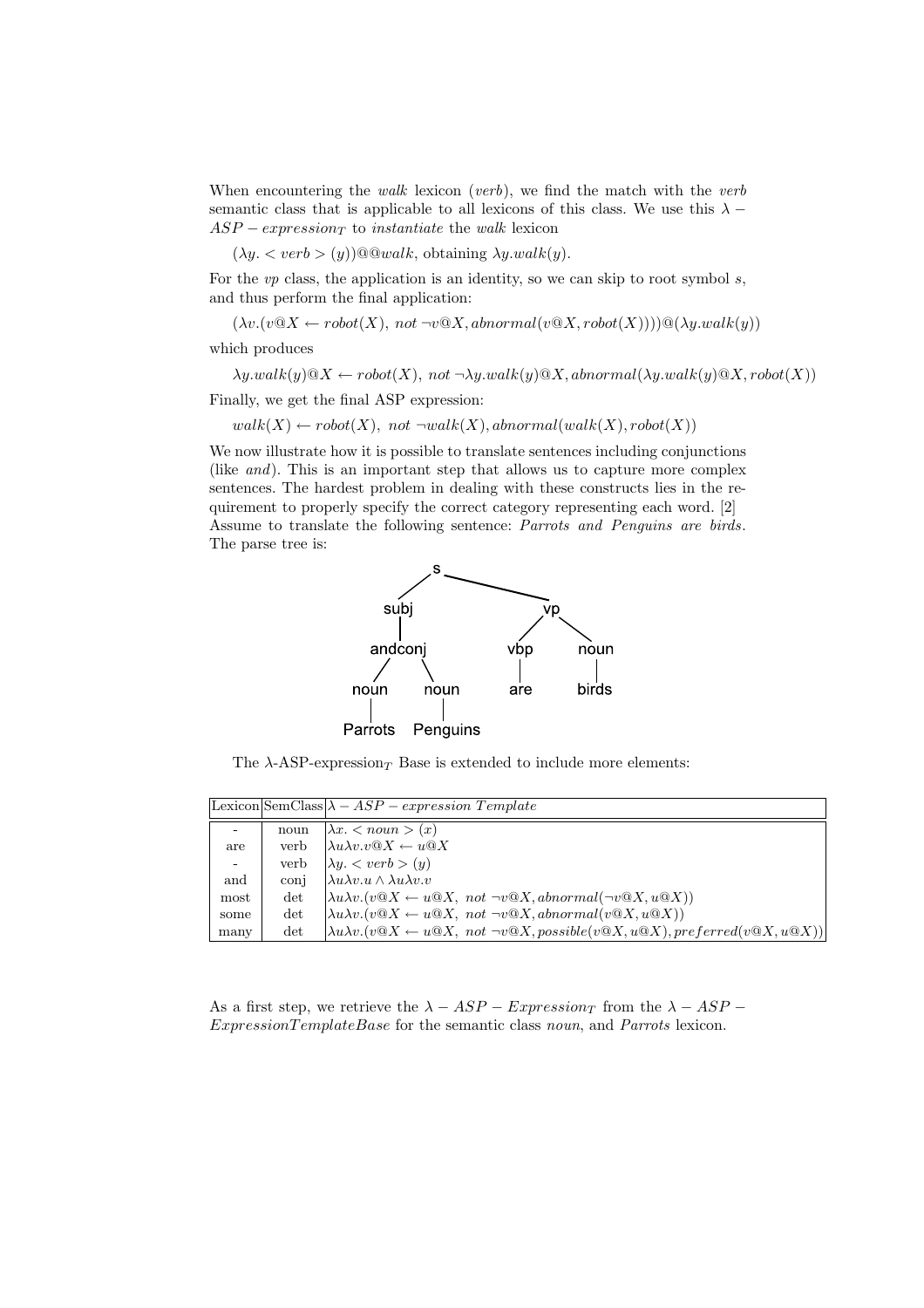According to our definition, we have to perform an instantiation, The  $\lambda$ -ASP-Template-expression for *noun* semantic class is  $\lambda x$ .  $\langle n \rangle$  noun  $\langle n \rangle$ .

We use this  $\lambda - ASP - expression_T$  to *instantiate* the *Parrots* lexicon

 $(\lambda x. < noun>(x))@@parrot,$ 

and we get

 $\lambda x.parent(x)$ .

Then we move to the Penguins lexicon. This lexicon was recognized as belonging to the noun semantic class by semantic analysis, so, similarly to previous step and according to the  $\lambda - ASP - expression_T$  instantiation, we obtain

 $(\lambda x. < noun > (x))$ @@penguin

and we get

 $\lambda x.$ *penguin(x)* 

We retrieve from the  $\lambda - ASP - expression_T$  that the expression for the and conjunction is:

λuλv.u ∧ λuλv.v shortened as λuλv.u|v

Note that due the different nature of translation process achieved through the parse tree returned by our enhanced methodology, the  $\lambda - ASP - expression$ for the and conjunction is different from previous ones defined in literature [2]. In fact, we have to perform an instantiation with the two previous obtained subexpressions as arguments.

From  $\lambda u \lambda v.u$ , the two arguments are

 $\lambda x.parrot(x)$  and  $\lambda x.penguin(x)$ .

We obtain:

 $(\lambda u \lambda v.u|v) \mathcal{Q}(\lambda x . part(x))$ 

 $(\lambda v.(\lambda x.parrot(x))|v)$ 

and then

 $(\lambda v.(\lambda x.parrot(x))|v) \mathcal{Q}(\lambda x.penquin(x))$ 

that reduces to:

 $(\lambda x.parrot(x)|\lambda x.penquin(x))$ 

Moving to the right subtree, we find the lexican entry "are" that belongs to the semantic class verb, but as there is a lexical matching too we get an identity.

As there is a match in the Base, we have to perform an instantiation  $(\lambda u \lambda v \cdot v \mathbb{Q}X \leftarrow$  $u@X)@@are$  thus obtaining:

 $\lambda u \lambda v.v@X \leftarrow u@X$ 

Then: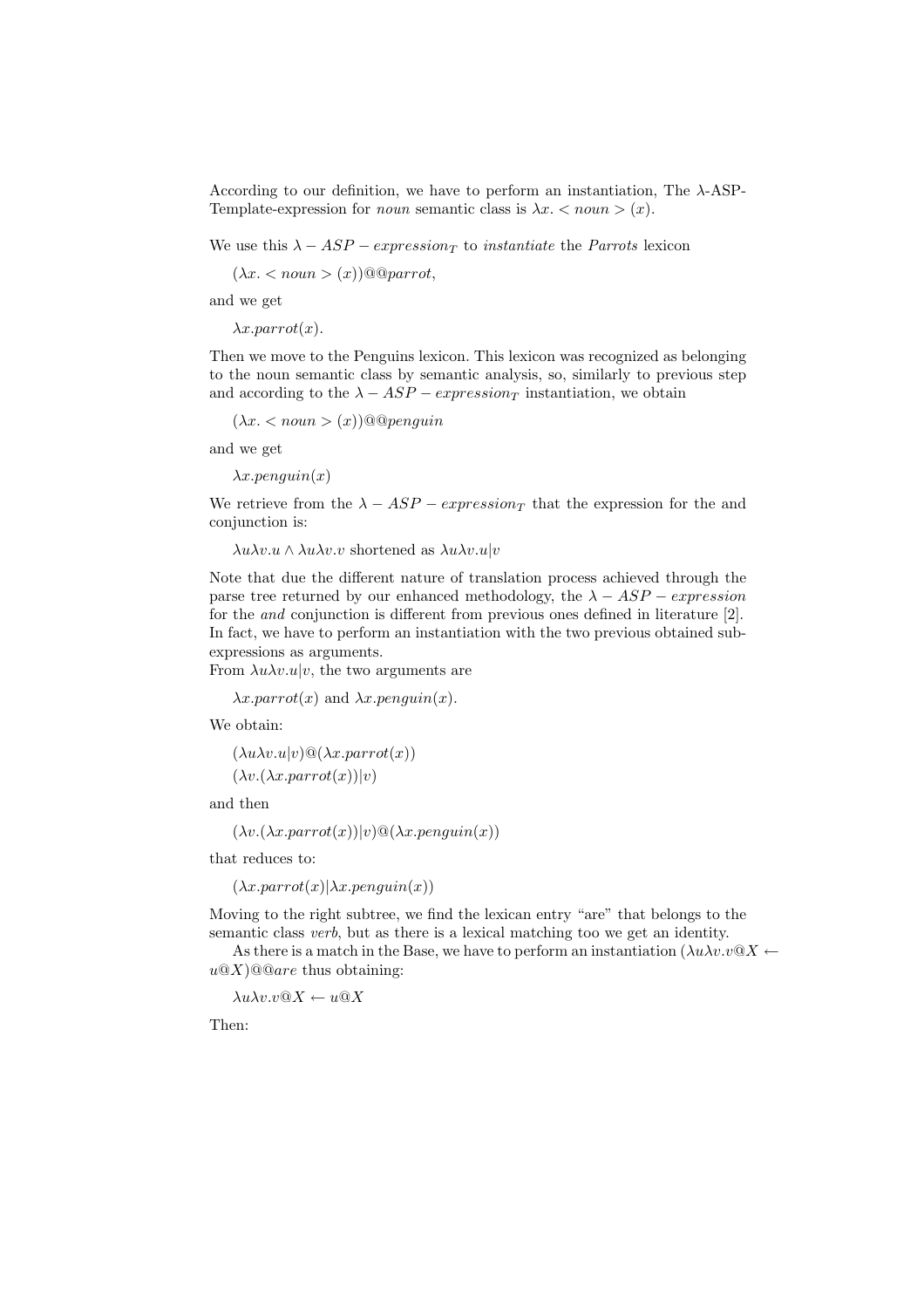$(\lambda x. < noun > (x))$ @@birds

That simplifies to:

 $\lambda x. bird(x)$ 

Finally, we have to perform some  $\lambda - \text{calculus}$  operations to obtain the final expression:

 $(\lambda u \lambda v.v \mathbb{Q}X \leftarrow u \mathbb{Q}X) \mathbb{Q}(\lambda x.parrow(x)|\lambda x.penguin(x))$  $(\lambda v.v \mathbb{Q}X \leftarrow (\lambda x . \text{parrot}(x) | \lambda x . \text{penquin}(x)) \mathbb{Q}X)$  $(\lambda v.v@X \leftarrow parrot(X)|penguin(X))$  $(\lambda v.v@X \leftarrow parrot(X)|penguin(X))@(\lambda x.bird(x))$  $(\lambda x \cdot \text{bird}(x) \mathbb{Q}X \leftarrow \text{parrot}(X)|\text{penquin}(X))$  $bird(X) \leftarrow parrot(X)|penguin(X)$ 

To have an expression that is consistent with ASP definition we can divide the expression above into the two following rules:

 $bird(X) \leftarrow parrot(X)$ and

 $bird(X) \leftarrow penquin(X)$ 

# 4 Concluding remarks and future work

In this paper, we have introduced an advancement over [2] towards a fully for translating natural language sentences into ASP theories, taking uncertain and defeasible knowledge into account. In particular, we have proposed the adoption of meta-level axioms to be evaluated in a background knowledge base.

A main future direction is that of improving the present representation on the one hand by introducing more abstract templates and meta-axioms able to cope with functions with an arbitrary number of arguments and on the other hand by expressing more forms of plausible/uncertain knowledge, and dealing with the translation of complex sentences including other kinds of conjunctions and, in perspective, pronouns and adverbs.

# References

- 1. Bos, J., Markert, K.: Recognising textual entailment with logical inference. In: HLT '05: Proceedings of the conference on Human Language Technology and Empirical Methods in Natural Language Processing, Association for Computational Linguistics (2005) 628–635
- 2. Baral, C., Dzifcak, J., Son, T.C.: Using answer set programming and lambda calculus to characterize natural language sentences with normatives and exceptions. (2008) 818–823